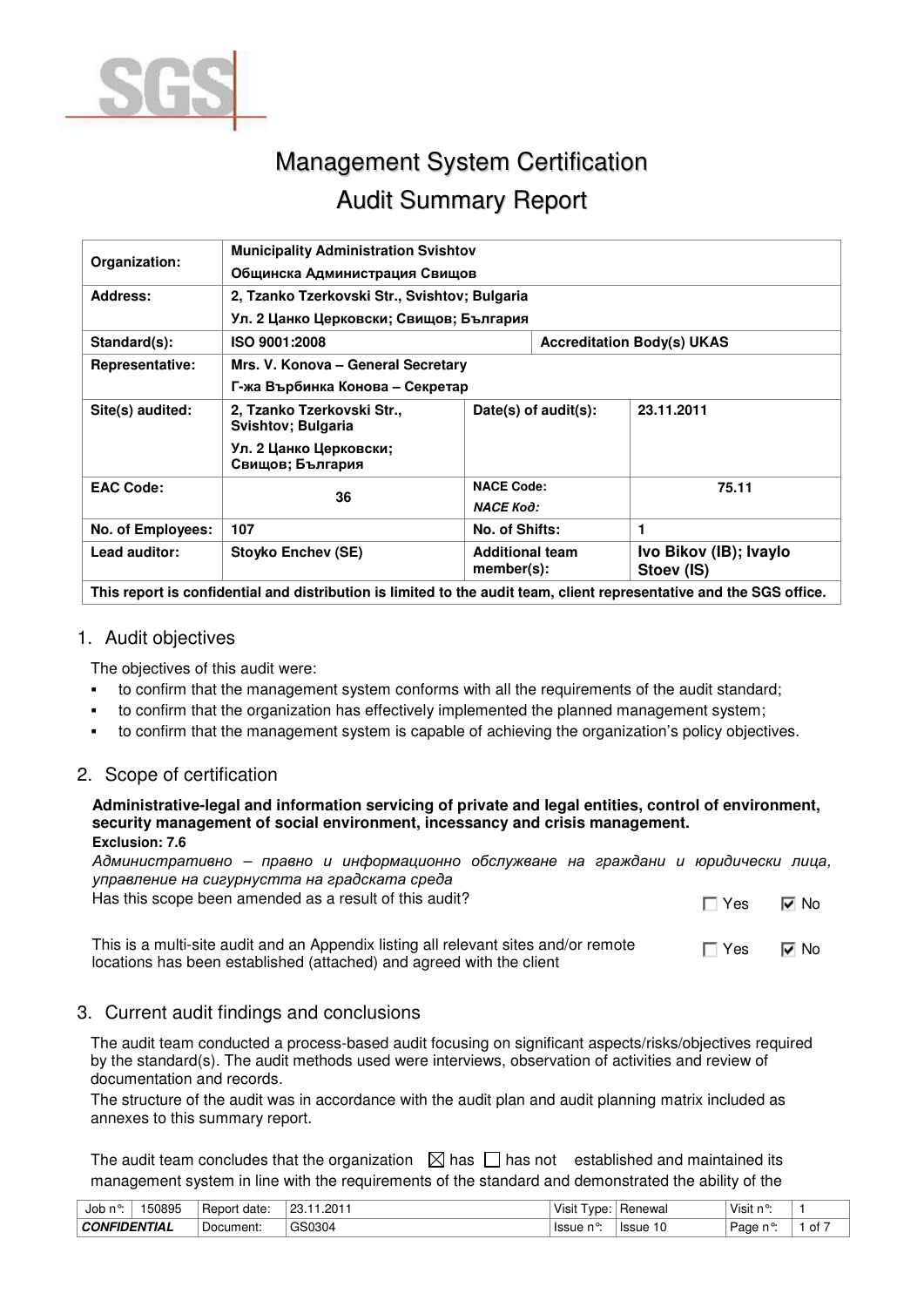

system to systematically achieve agreed requirements for products or services within the scope and the organization's policy and objectives.

Number of nonconformities identified: 0 Major 0 Minor

Therefore the audit team recommends that, based on the results of this audit and the system's demonstrated state of development and maturity, management system certification be:

 $\Box$  Granted /  $\boxtimes$  Continued /  $\Box$  Withheld /  $\Box$  Suspended until satisfactory corrective action is completed.

#### 4. Previous Audit Results

The results of the last audit of this system have been reviewed, in particular to assure appropriate correction and corrective action has been implemented to address any nonconformity identified. This review has concluded that:

 $\Box$  Any nonconformity identified during previous audits has been corrected and the corrective action continues to be effective. (Refer to Section 6 for details)

The management system has not adequately addressed nonconformity identified during previous audit П activities and the specific issue has been re-defined in the nonconformity section of this report.

### 5. Audit Findings

The audit team conducted a process-based audit focusing on significant aspects/risks/objectives. The audit methods used were interviews, observation of activities and review of documentation and records.

| The management system documentation demonstrated conformity with the requirements<br>of the audit standard and provided sufficient structure to support implementation and<br>maintenance of the management system. | $\boxtimes$ Yes | No.              |       |
|---------------------------------------------------------------------------------------------------------------------------------------------------------------------------------------------------------------------|-----------------|------------------|-------|
| The organization has demonstrated effective implementation and maintenance /<br>improvement of its management system.                                                                                               | $\boxtimes$ Yes | l No             |       |
| The organization has demonstrated the establishment and tracking of appropriate key<br>performance objectives and targets and monitored progress towards their achievement.                                         |                 | $\boxtimes$ Yes  | l INo |
| The internal audit program has been fully implemented and demonstrates effectiveness<br>as a tool for maintaining and improving the management system.                                                              |                 | $\boxtimes$ Yes  | No.   |
| The management review process demonstrated capability to ensure the continuing<br>suitability, adequacy and effectiveness of the management system.                                                                 |                 | $\boxtimes$ Yes  | No.   |
| Throughout the audit process, the management system demonstrated overall<br>conformance with the requirements of the audit standard.                                                                                |                 | $\boxtimes$ Yes  | No.   |
| Certification claims are accurate and in accordance with SGS guidance                                                                                                                                               | IN/A            | $\bowtie$<br>Yes | No    |

#### 6. Significant Audit Trails Followed

The specific processes, activities and functions reviewed are detailed in the Audit Planning Matrix and the Audit Plan. In performing the audit, various audit trails and linkages were developed, including the following primary audit trails, followed throughout:

• **Relating to Previous Audit Results (closed out of nonconformities from last year –** Mr. Nikolay Rusev No one nonconformity was registered last audit. The observation and opportunity for improvement were observed

#### • **Relating to this Audit**

| Job n°              | 50895 | ∽<br><b>Report</b><br>date | 2011<br>nn<br>. د∠ ∵<br>$\cdot$ . $\sim$ $\cdot$ | Visit<br>. vne:      | Renewal               | <sup>∃</sup> Visit n<br>$\sim$ 0 |             |
|---------------------|-------|----------------------------|--------------------------------------------------|----------------------|-----------------------|----------------------------------|-------------|
| <b>CONFIDENTIAL</b> |       | -<br>Document:             | GS0304                                           | $n^{\circ}$<br>Issue | 10<br>۱۵۵۱۱۵<br>155uc | Page<br>ໍ້                       | . .<br>2 of |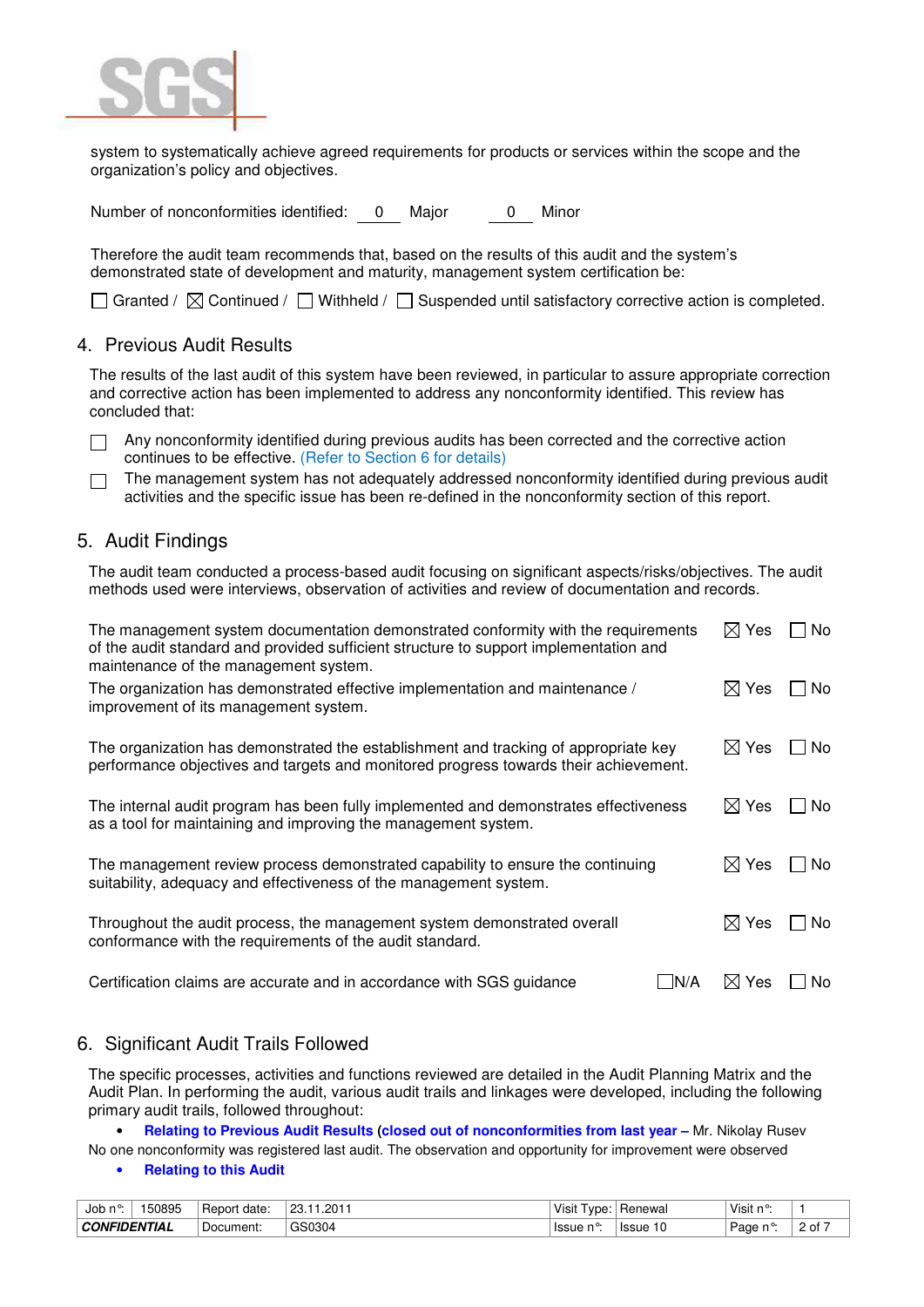

**Mayor, Vise Mayors (Management review, Quality objectives, Quality policy, Continual improvement, Analysis of data, Use of marks)** – Plamen Aleksandrov – Documents: QM Organization chart dated 01.11.2008 Quality policy dated 31.08.2009 The policy is distributed on information boards and internet site of organization. The policy is reviewed for actuality on management review and on internal audits Strategic quality objectives dated 31.08.2009 Quality objectives for 2011 Report for performance of quality objectives for 2010 dated 25.02.2011 Order No 110-RD-01-03 / 01.02.2011 Report from Investment policy and ecology for 2010 Information for projects dated 18.02.2011 Report from management representative dated 24.02.2011 Report from Property control for 2011 Report from management No 5 / 04.03.2011 Certification and accreditation marks are used on information materials and advertisement materials **Management representative (Quality manual, Control of documents and records, Internal audits, Corrective and preventive actions) –** Mrs. Varbinka Konova, Mrs. Yanka Nikolova – Documents: QM, P 04-01, P 04-02, P 08-01, P 08- 03, P 08-04 Quality manual – rev. 03 / 31.08.2009 F 04-01-03 Register of changes and subscribers of QM with last record on 31.08.2011 F 04-01-05 Proposal for changes in QM dated 22.08.2011 F 04-01-01 List of documents dated 12.11.2008 F 04-01-02 Register of subscribers dated 01.08.2008 F 04-01-04 List of forms dated 27.08.2008 CIELA software is used for actualization or regulatory and statutory documents F04-02-01 List of records dated 01.08.2008 F 08-01-01 Annual schedule for internal audits for 2011 dated 24.02.2011 Certificate for internal auditor No K 07-31-3/VO/063 of Mrs. Yanka Nikolova from Inter Consult Group F 08-01-02 Plan for internal audit dated 19.08.2011 F 08-01-03 Question form for internal audit dated 22.08.2011 F 08-01-04 Report from internal audit No 4 / 22.08.2011 F 08-01-05 Corrective / Preventive actions request No 1 / 15.10.2010 – closed out on 03.11.2010 Preventive actions are available as result from management review and internal audit **Investment Policy and ecology (Product realisation, Control of nonconforming products, Infrastructure, work environment, Customer communication, Customer related processes)** – Mr. Hristo Parashkevov – Documents: QM, P 07-01, P 08-02 Order for control of the executer of the contract for repair of road infrastructure No  $94 - D - 247$  dated 10<sup>th</sup> May 2011 Order no  $367 - RD - 01 - 03$  dated  $12<sup>th</sup>$  May 2011 The documentation control is conducted by the municipal Available documents showing conformity with the requirements, including protocols for assessment of material Declaration of conformity of materials Constitution protocol No 1 dated 23<sup>rd</sup> May 2011  $\rightarrow$  not planned expenses Recapitulation protocol Protocol No 1 & Protocol No 2 dated 10<sup>th</sup> June 2011  $\rightarrow$  for finishing of the activities Deadlines for execution are kept; Warranty 1 year Enquiries from citizens for trees which are dangerous Enquiry from the Govern Trade Secondary school No 798 dated 30<sup>th</sup> August 2011 Letter from the major  $\rightarrow$  approval Letter from site of the municipality  $\rightarrow$  marking of the trees which should be cut Protocol for flowering dated  $24^{th} - 28^{th}$  October 2011 Protocol for forestation for the period 30<sup>th</sup> May – 03<sup>rd</sup> June 2011  $\rightarrow$  4 745 pieces trees **Administrative and legal information services, management of projects, management in crises, defense and mobilization** (**Design and development, Product realisation, Control of nonconforming products, Customer communication, Customer related processes)** – Mr. Stoyan Parashkevov, Mr. Nikolay Tsakov – Documents: QM, P 07-01, P 08-02

| Job n°              | 50895 | date:<br>. Report | .201 <sup>2</sup><br>23. | Visit<br>vpe: | Renewal | Visit n°:      |                                  |
|---------------------|-------|-------------------|--------------------------|---------------|---------|----------------|----------------------------------|
| <b>CONFIDENTIAL</b> |       | Document:         | GS0304                   | lssue n°:     | . Issue | Page<br>$\sim$ | $\overline{\phantom{a}}$<br>. of |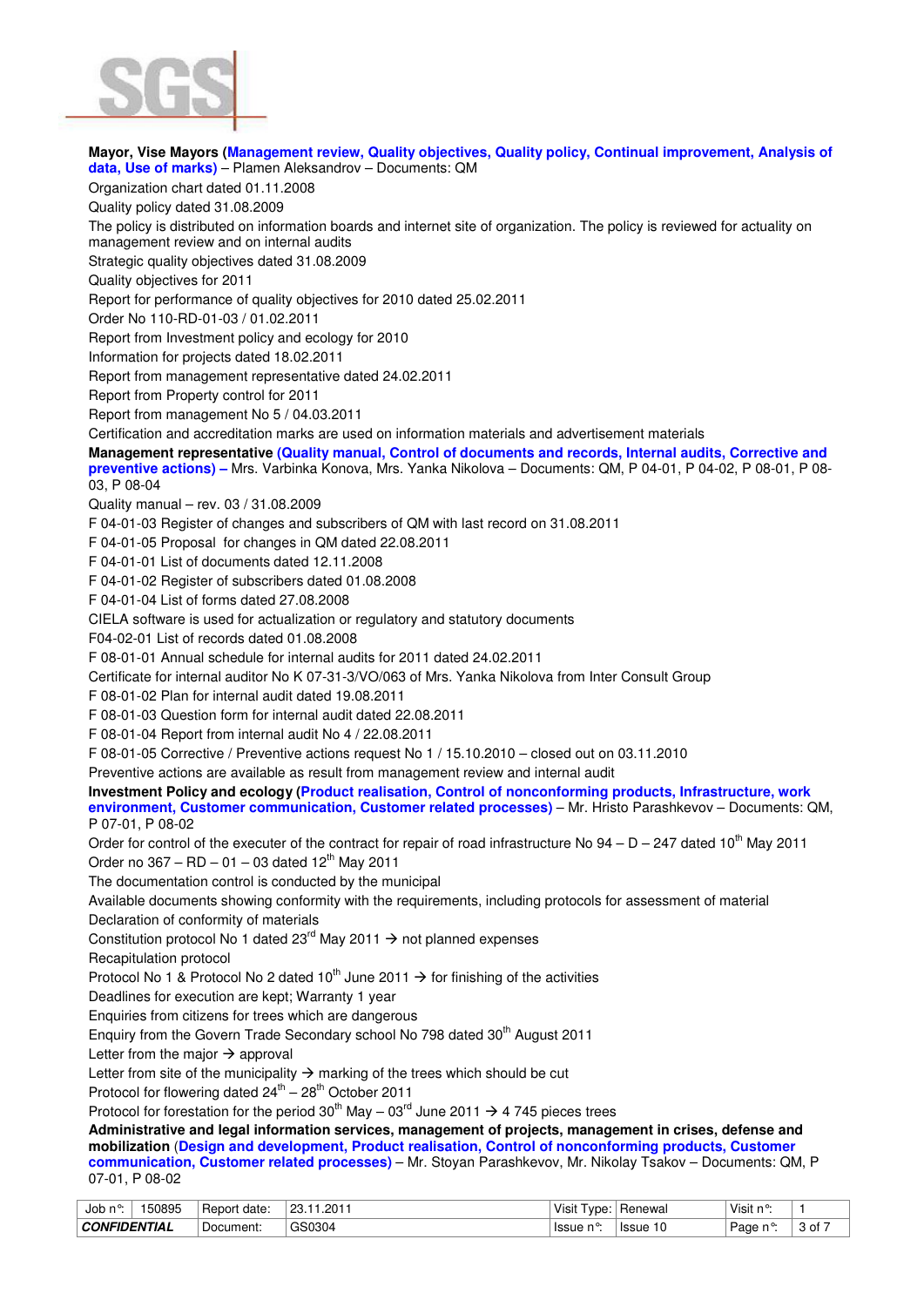

Department administrative, Information customers, control of projects and European directives talked S. Parashkevov all rules are described in QM 7.3 p 31 Report from Stoyan Parashkevov for 2010 Order N1 for order in municipality 960/24.06.2010 Contract for security of municipality 13.11.2003 Note 67/26.02.2004 Certificate of registration for activity of security N25/02.11.2004 Plan for snowcleaning 15.10.2010 Note from meeting 14.11.2011 Plan for radiation crisys 2009 Plan for waterflutege 2009 Information Services talked with Tanya Bankova Technical order Request for visa for project Akstar used for documents Request from L. Lefterov from v. B. Slavovo 10.11.2011 Arch. Vasileva – Act for possession , and schematics of property Decision for digging of streets 2011 Request dated 02.08.2011 from Zone Nedkovi and Sie ESGRAON talked with M. Georgieva Address registration 804/23.11.2011 Address registration 803/23.11.2011 Declaration from Penka that she agrees that Silvia Blazheva can live in her apartment Act for property of Penka Chushmedzhieva 1988 Actware used for acts for marige, death or birth Document circulation 1284/20.06.2007 Control of projects Control of projects all rules are described in talked with S. Parashkevov Plan for projects 07.01.2011 Strategy and plan for city Svishtov Report for 2010 for activities 2010 Project for reconstruction of first Bulgarian school Request for participating in project Beauty Bulgaria Declaration 03.02.2011 Quantity calculation for the project Schedule for projects 2008-2015 **Control of property, economic activities and public auction** (**Product realisation, Control of nonconforming products, Purchasing, Customer communication, Customer related processes)** – Mrs. Margarita Vutova, Mrs. Daniela Stankova – Documents: QM, P 07-01, P 08-02 • Public Tenders (purchasing process)  $\rightarrow$  Mrs. Daniela Stankova  $107 - 04 - 01$  Evaluation of suppliers, version 01 dated  $31<sup>st</sup>$  August 2009  $F 07 - 04 - 01 - 2$  Checklist for evaluation of suppliers Checked the evaluation of suppliers: TORGOTERM AD IC Ltd. B M Lasing Trade AD F 07 – 04 – 01 – 1 List of approved suppliers  $\rightarrow$  updated on the 31<sup>st</sup> December 2010 Proposal for choosing of supplier for a concrete task is developed by a resource manager/head of department Proposal for conducting of open tender procedure from OP 'Chistota' – Svistov dated 02<sup>nd</sup> August 2011 Order for organizing of a open tender procedure dated 17<sup>th</sup> October 2011 Documentation (needed) for the procedure Invitation for participation dated 18<sup>th</sup> October 2011  $\rightarrow$  IC organization  $\rightarrow$  approved supplier from previous year 3 envelops received by the organization, including the following documentation: Envelop No 1: Documents for assessment  $\rightarrow$  offer, information for the organization, declaration, financial information, administration documentation etc. Envelop No 2: Draft contract, certificates of the products, technical specification of the service

Job n°: | 150895 │Report date: │23.11.2011 Visit Type: │Renewal Visit Type: │ Nisit n°: │ 1 **CONFIDENTIAL** Document: GS0304 Issue n°: Issue 10 Page n°: 4 of 7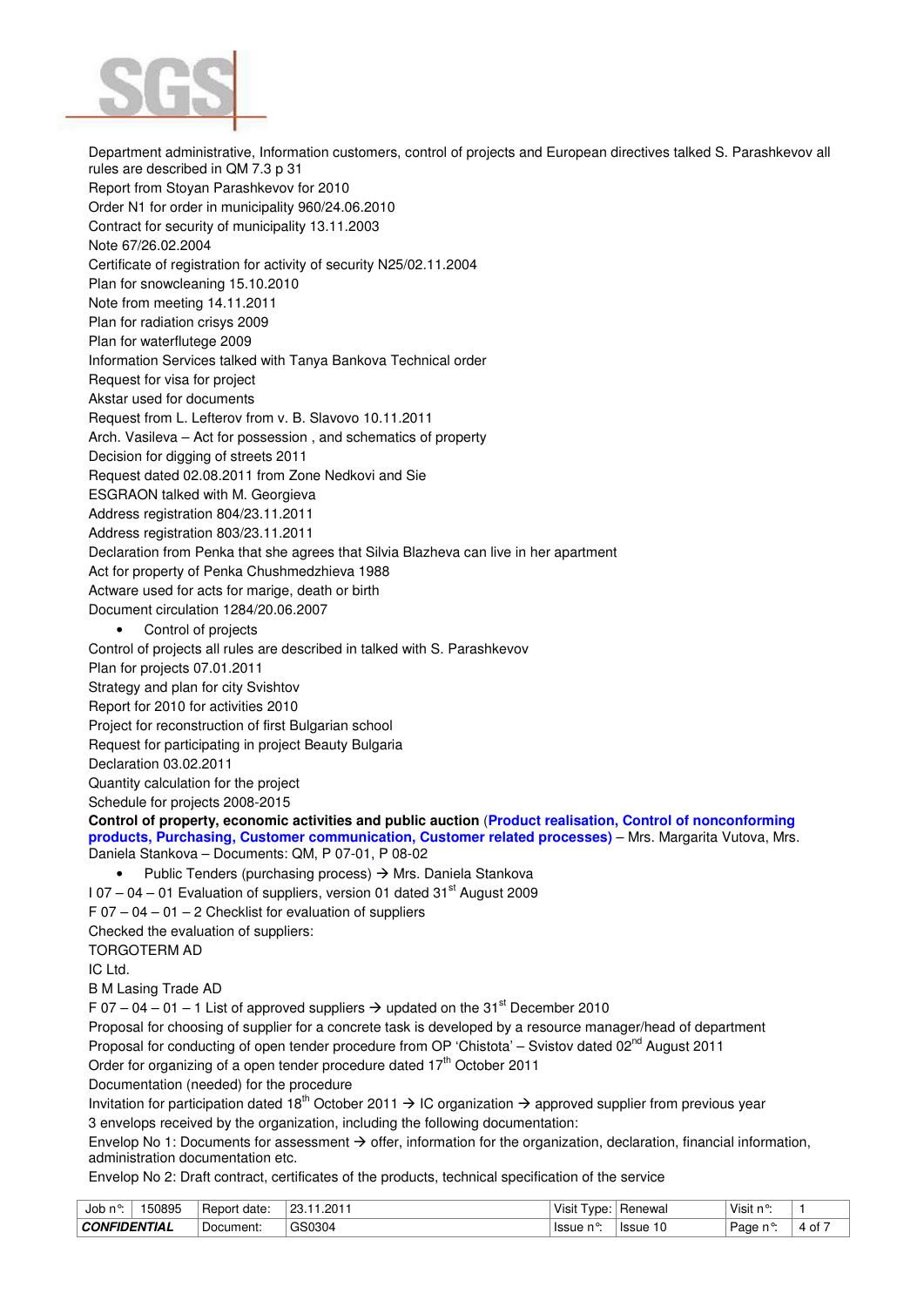

Envelop No 3: Offered price

Protocol from council dated 26<sup>th</sup> October 2011  $\rightarrow$  3 members from the municipality management are part of the council; the manager of the suppliers organization is attending the council Decision No 1273 – RD – 01 – 03 dated  $26<sup>th</sup>$  October 2011 – for choosing of supplier Bunch of documents is signed with the manager of the organization, including Contract for small tender procedure dated 01<sup>st</sup> November 2011 Order for control of the contract No  $1281 - RD - 01 - 03$  dated  $01<sup>st</sup>$  November 2011 Register of tender procedures  $\rightarrow$  registered under the No 25 Checked No 24 Claim for the tender procedure from one of the participants Small tender procedure for delivery of bread & bread products dated  $18<sup>th</sup>$  August 2011 Invitation to two organizations (already suppliers)  $\rightarrow$  NOVE PETKOV & ET VASSIL BOJINOV Decision No 1093 – RD – 01 – 03 both candidates are approved – for choosing of supplier Claim from NOVE PETKOV for position No  $1 \rightarrow$  claim for conflict of interests Claim is approved  $\rightarrow$  ET VASSIL BOJINOV is disqualified from the procedure • Economic Department (trade department)  $\rightarrow$  Mrs. Margarita Vutova Report for the municipal property & the results from its managing in 2010 Municipal property Methodology for pricing of municipal property (Decision 369 dated 31<sup>st</sup> March 2005) Order No  $405 - RD - 01 - 03$  for sales of floor from a house property of the municipal AKT No 264 for public municipal property dated 08<sup>th</sup> May 2000 Decision no 164 from the municipal council Documents for the candidate available & stored in the file Price & Technical Offer dated 03rd June 2011 Order No  $488 - RD - 01 - 03$  dated  $06<sup>th</sup>$  June 2011 Contract No 05/2011 for renting of municipal property dated 01<sup>st</sup> July 2011 Restaurant Svistov, No 20 Dimitur Shishmanov str. Scheme of property No 4038 / 08.06.2011 Scheme of the property for sales available Visa for design 29.04.2011 Certificate for assessment of buildings of Mr. Kosta Genov Expert Assessment conducted dated 21<sup>st</sup> June 2011 Decision No 1301 dated 30<sup>th</sup> June 2011 Contract for sales of municipal property dated 10<sup>th</sup> October 2011 Register of companies property of the municipality Quarterly report reviewed of the activities of Water Supply Svistov EAD dated 20<sup>th</sup> October 2011 Maintenance of infrastructure is made from specialized external organization on contract base Contracts with companies for maintenance of infrastructure are made with public auction Necessary work environment is ensured **Territory organization Department UTS Department & Chief architect** (**Product realisation, Control of nonconforming products, Customer communication, Customer related processes)** – Mrs. Miroslava Rusanova, Mr. Tsvetanka Vasileva – Documents: QM, P 07-01, P 08-02 Request for registration of technical passport No 94-TSU13-92 / 16.11.2011 Technical passport No 63766702.1525.2 / 17.11.2011 Request for certificate for administrative address No 94-TSU2-24 / 12.10.2011 Notarial act No 143 III 4505 Certificate for administrative address No 94-TUS2-264 / 18.10.2011 Request for certificate for equal property No 94-TUS11-60 / 25.07.2011 Sketch No 554 / 17.12.2010 Certificate No 94-TUS11-60 / 01.08.2011 Complaint No 94-Zh-125 / 12.09.2011 Ascertain protocol No MP 9 / 05.10.2011 Letter to National Construction Control No 24-00-727 / 07.10.2011 Object UPI XX 1728, 1729 No 197 was reviewed Request for approve of investment project No 94-TSU10-156 / 03.11.2011

| Job n°<br>150895    | -<br>⊦Report<br>date: | .201<br>, ၁၈        | Visit<br>vpe: | ' Renewai    | Visit n°: |      |
|---------------------|-----------------------|---------------------|---------------|--------------|-----------|------|
| <b>CONFIDENTIAL</b> | ' Document:           | <sup>1</sup> GS0304 | lssue n°:     | Issue<br>1 U | . Page n≌ | , ot |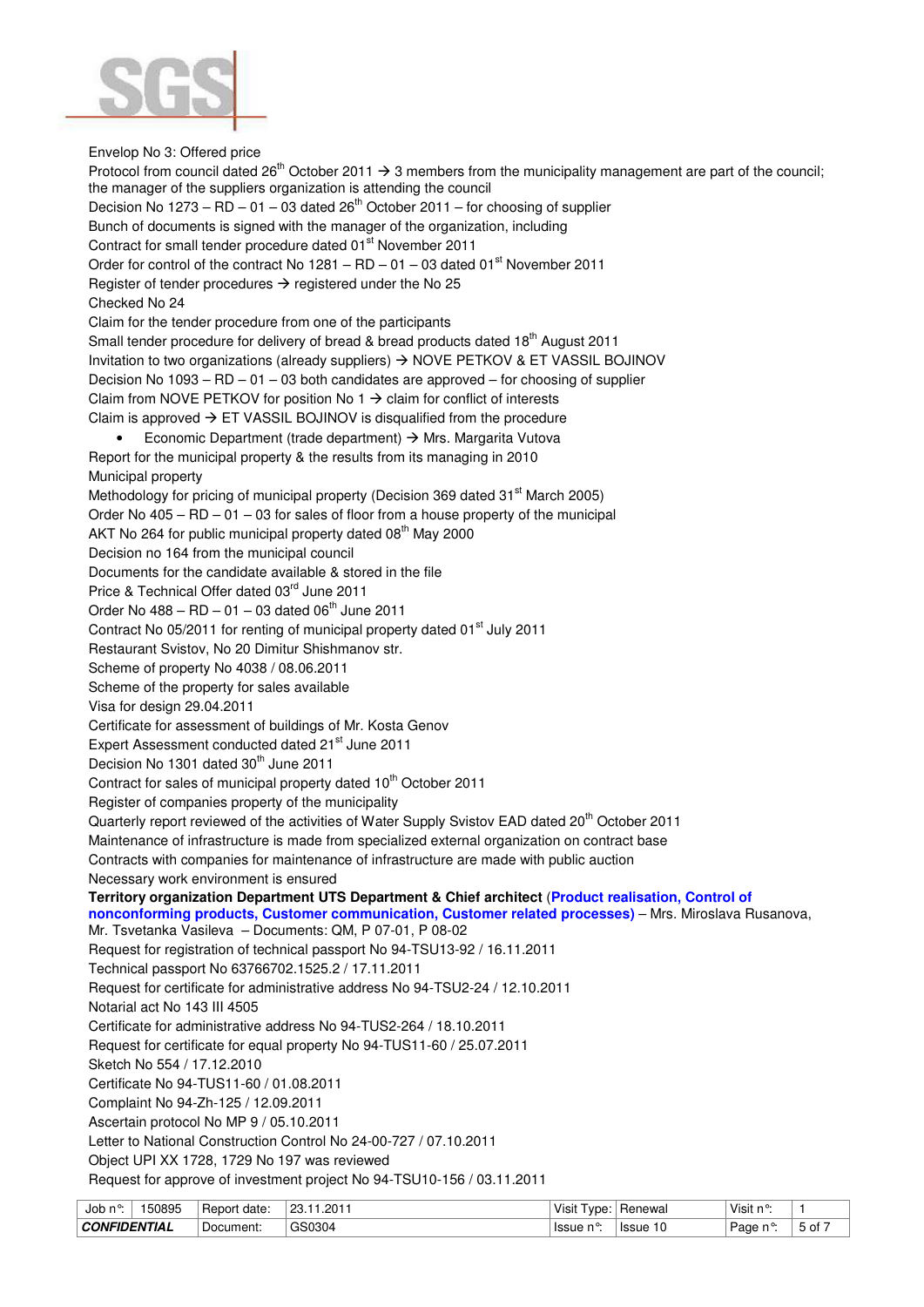

Complex report Project document are available Necessary administrative documents are available Request for permission for construction Permission for construction No 112 / 15.11.2011 Announcement to interested parties No 94-TUS3-132 / 18.11.2011 Request –declaration for certificate for tolerance No 940M-904 / 21.10.2011 Sketch No 5477 / 22.07.2011 Certificate for tolerance No 94-M-904 / 04.11.2011 Request for permission for temporarily place of object No 26-00-927 / 06.07.2011 Construction attitude April 2010 Permission for temporarily place of object No 7 / 15.11.2011 Request for permission for PUP No 26-00-1455 / 03.11.2011 Attitude from No 26-00-1455 / 14.11.2011 Order for No 1354-RD-01-03 / 14.11.2011 **Secretary (Product realisation, Control of nonconforming products, Customer communication, Customer related processes)** – Mrs. Varbinka Konova – Documents: QM, P 07-01; P 08-02 Program for effective and transparent management of Svishtov Municipality for 2011 Report for effective and transparent management of Svishtov Municipality for 2010 Report from investigation of municipality counsel for good management dated 02.03.2011 Report from Director APIO 2011 Information for proposals in municipality Svishtov 2010-2011 About one hundred inquiry cards for clients satisfaction from centre for information services are available in 2011 Analyze of clients satisfaction – August 2011 No one clients claim is registered last year No one nonconforming products is registered last year **Human resources (Human recourses)** – Mrs. Todorka Ivanova – Documents: QM Annual schedule for training for 2011 Personal plan for training of Mrs. Arazova for 2011 Personal plan for training of Mrs. Donkova for 2011 Personal plan for training of Mrs. Ivanova for 2011 Catalogue for training for 2011 Certificate from training of Mrs. Nikolaeva from BCNL Certificate from training of Mr. Ivanova from SIP 2000 Petev and Radeva OOD Report and information for training in 2010 Dossier of Mr. Ognyan Nikolaev was reviewed Form for evaluation of Mr. Nikolaev for 2010 Job description of Mr. Nikolaev – Main specialist Municipality property Diploma of Mr. Nikolaev No 49344 / 17.12.2003 from Dimitar Tsonev Svishtov Contract with Mr. Nikolaev No 2318 Dossier of Mrs. Rositsa Mileva Form for evaluation of Mrs. Mileva for 2011 Job description of Mrs. Mileva – Manager legal department Diploma of Mrs. Mileva No 335 / 2000 from Angel Kunchev Ruse Order for employment of Mrs. Mileva No 3160a / 19.12.2008 • **Relating to Client Proposed Action to Address Minor Non-Conformances Raised at this Audit**  No one CAR is recorded this audit All opportunities for improvement and observations were discussed

**Control of MME – N/A** 

| Job<br>n°           | 50895 | date:<br>. Report | 101″،<br>23. | Visit<br>⊥ vpe: | Renewal     | Visit n°: |      |
|---------------------|-------|-------------------|--------------|-----------------|-------------|-----------|------|
| <b>CONFIDENTIAL</b> |       | Document:         | GS0304       | ˈIssue          | 10<br>Issue | ູ<br>Page | 6 of |